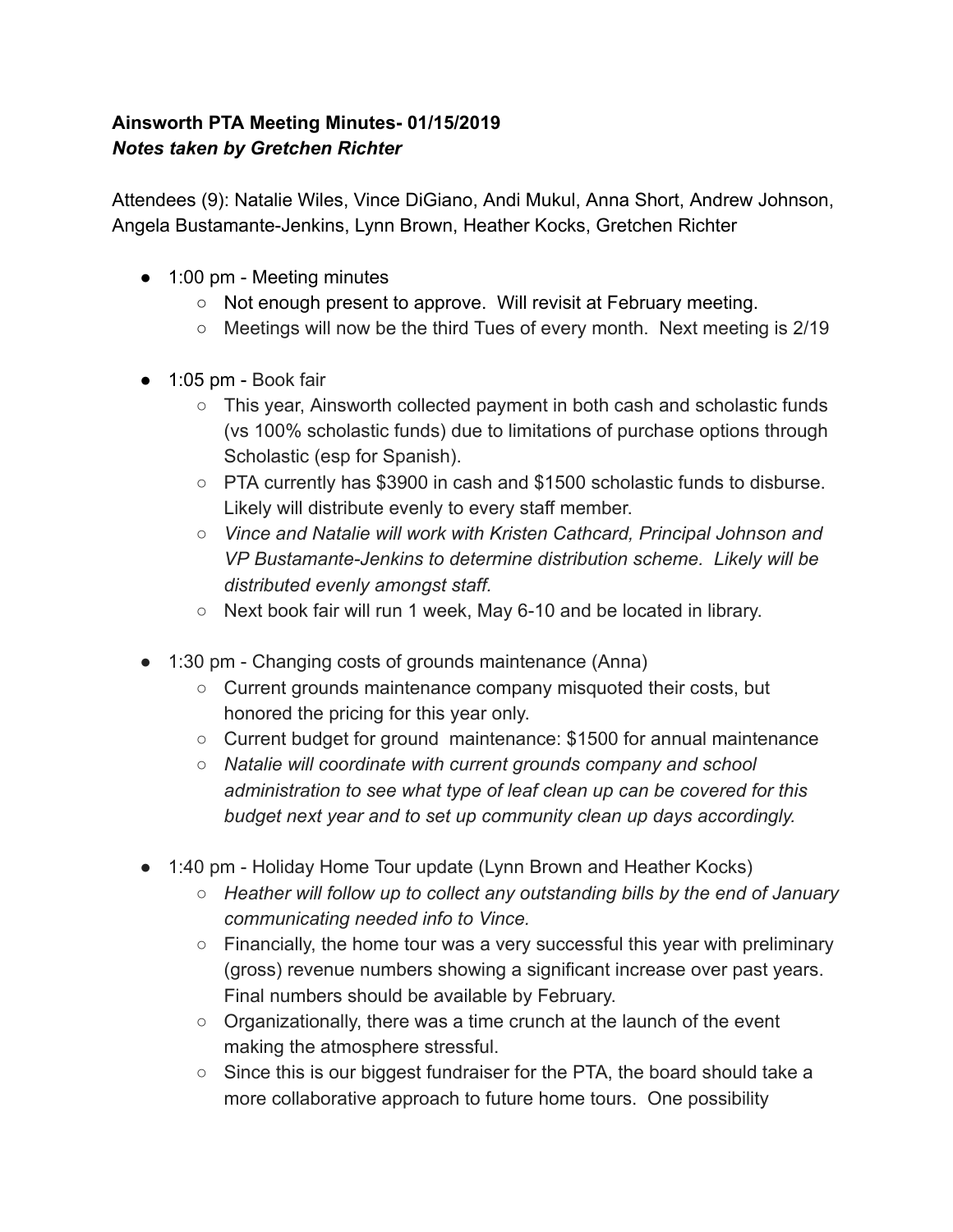includes sending a representative be present at the Home Tour team launch and subsequent meetings to report back on progress and any needs to the PTA.

- $\circ$  There are currently 2 homes already booked for next year. Lynn hopes to have the team launch their meetings in Aug of 2019 to allow for adequate planning.
- 1:55 pm Discussion on open board positions
	- President There is an individual who has expressed interest. *Natalie to follow up to ensure they want to move forward before making public announcement.*
	- Co- or Vice President Gretchen Richter
	- Secretary open
	- Volunteer Coorinatorinator open
	- Staff Hospitality Co-Coordinator open
	- Communications Chair open
	- Committee Chairs: Several open, but this is the time of year we start to focus on filling positions
- Jennifer Rollings FSSW email update:

"We pulled off a decent showing for FSSW in the end -- we got a super donation of grocery gift cards that didn't get used for Red Ball, Lynn Brown showed up at the event with a craft extravaganza and put together an amazing evening for the kids in attendance, and we had a great team of folks sign up to box and distribute food. We're already working on improving things next for next year: we'll definitely get started earlier, and we've already identified a staff member to spearhead the drive on the school side, which we lacked this year. Lesson learned. It will be much improved next year."

● SWHRL Meeting: Andrew will go to meeting tomorrow night to represent Ainsworth during transportation discussion. He also agreed to police Spring Street at morning drop off and remind parents not to drop off on Spring.

"I'm wanted to make sure that you all knew about the SWHRL (Southwest Hills Residential League) Transportation meeting on Wednesday, January 16th. It will be in the Ainsworth auditorium from 6:30-8:30. I hope you all can make it.